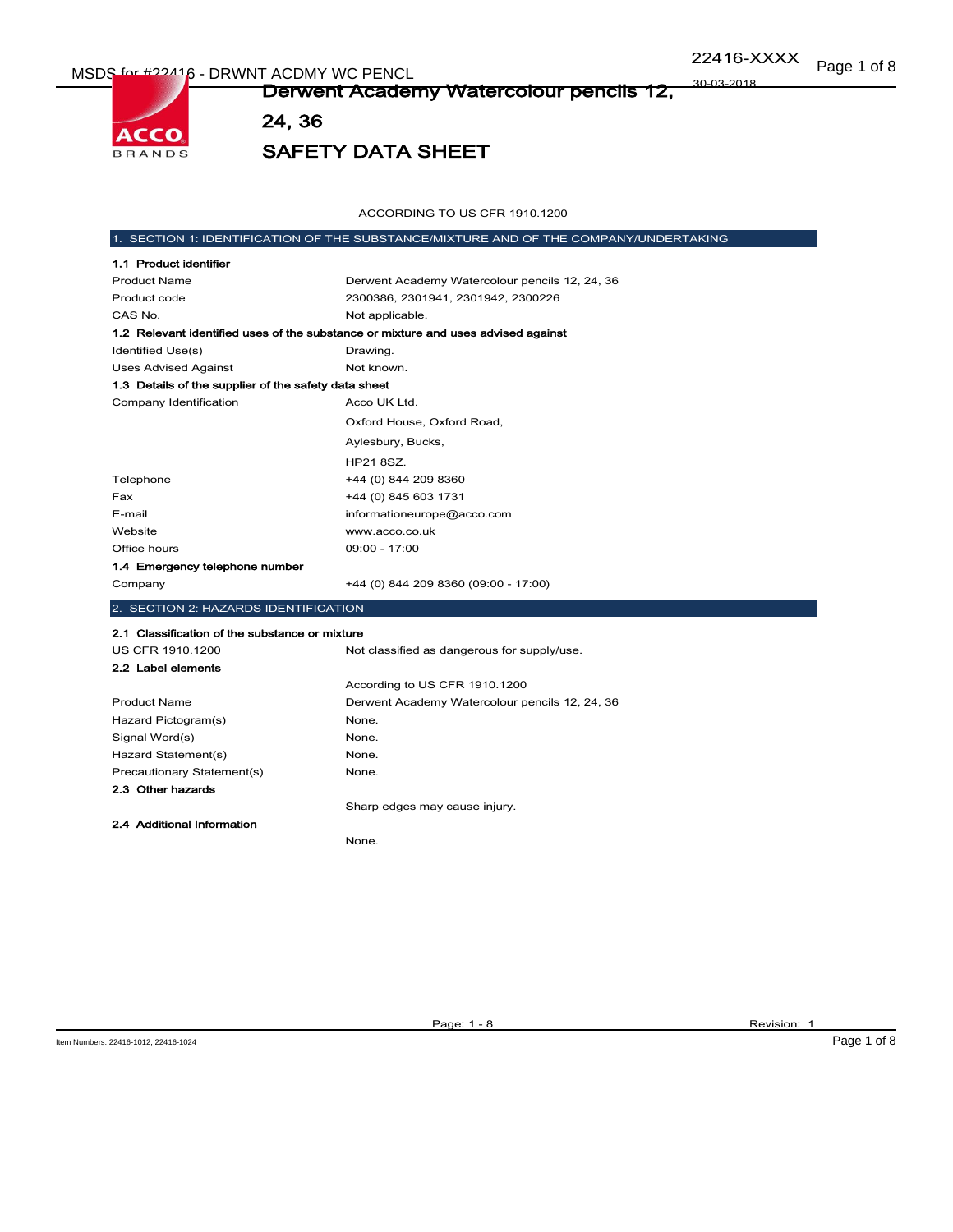

24, 36

# SAFETY DATA SHEET

#### 3. SECTION 3: COMPOSITION/INFORMATION ON INGREDIENTS

Articles for printing and writing: Derwent Academy Watercolour pencils 12, 24, 36

#### 3.1 Substances

Not applicable.

| HAZARDOUS INGREDIENT(S)                                    | CAS No.    | % $W/W$ | Hazard Statement(s) | Hazard Pictogram(s) |
|------------------------------------------------------------|------------|---------|---------------------|---------------------|
| Talc (Mg3H2(SiO3)4)                                        | 14807-96-6 | 40-50   | Not classified      |                     |
| Titanium dioxide                                           | 13463-67-7 | 11-5    | Not classified      |                     |
| 29H,31H-phthalocyaninato(2-)-<br>N29, N30, N31, N32 copper | 147-14-8   | $1 - 5$ | Not classified      |                     |

## 4.1 Description of first aid measures

| Inhalation                                                      | Unlikely route of exposure.                                                      |
|-----------------------------------------------------------------|----------------------------------------------------------------------------------|
| <b>Skin Contact</b>                                             | Not normally required. Wash skin with water.                                     |
| Eye Contact                                                     | If contact with eyes directly, flush with gently flowing fresh water thoroughly. |
| Ingestion                                                       | Unlikely route of exposure.                                                      |
| 4.2 Most important symptoms and effects, both acute and delayed |                                                                                  |
|                                                                 | None anticipated.                                                                |

#### 4.3 Indication of any immediate medical attention and special treatment needed

No special requirements.

| 5. SECTION 5: FIREFIGHTING MEASURES                       |                                                                                                   |
|-----------------------------------------------------------|---------------------------------------------------------------------------------------------------|
| Non-flammable.                                            |                                                                                                   |
| 5.1 Extinguishing media                                   |                                                                                                   |
| Suitable Extinguishing media                              | Extinguish with carbon dioxide, dry chemical, foam or waterspray.                                 |
| Unsuitable extinguishing media                            | None known.                                                                                       |
| 5.2 Special hazards arising from the substance or mixture |                                                                                                   |
|                                                           | Decomposes in a fire giving off toxic fumes: Carbon monoxide, Carbon dioxide,<br>silicon dioxide. |
| 5.3 Advice for firefighters                               |                                                                                                   |
|                                                           | Fire fighters should wear complete protective clothing including self-contained                   |
|                                                           | breathing apparatus.                                                                              |
| 6. SECTION 6: ACCIDENTAL RELEASE MEASURES                 |                                                                                                   |
|                                                           | 6.1 Personal precautions, protective equipment and emergency procedures                           |
|                                                           | Not normally required.                                                                            |
| 6.2 Environmental precautions                             |                                                                                                   |
|                                                           | Do not release large quantities into the surface water or into drains.                            |
| 6.3 Methods and material for containment and cleaning up  |                                                                                                   |
|                                                           | Collect mechanically and dispose of according to Section 13.                                      |

#### 6.4 Reference to other sections

See Also Section 8, 13.

Page: 2 - 8 Revision: 1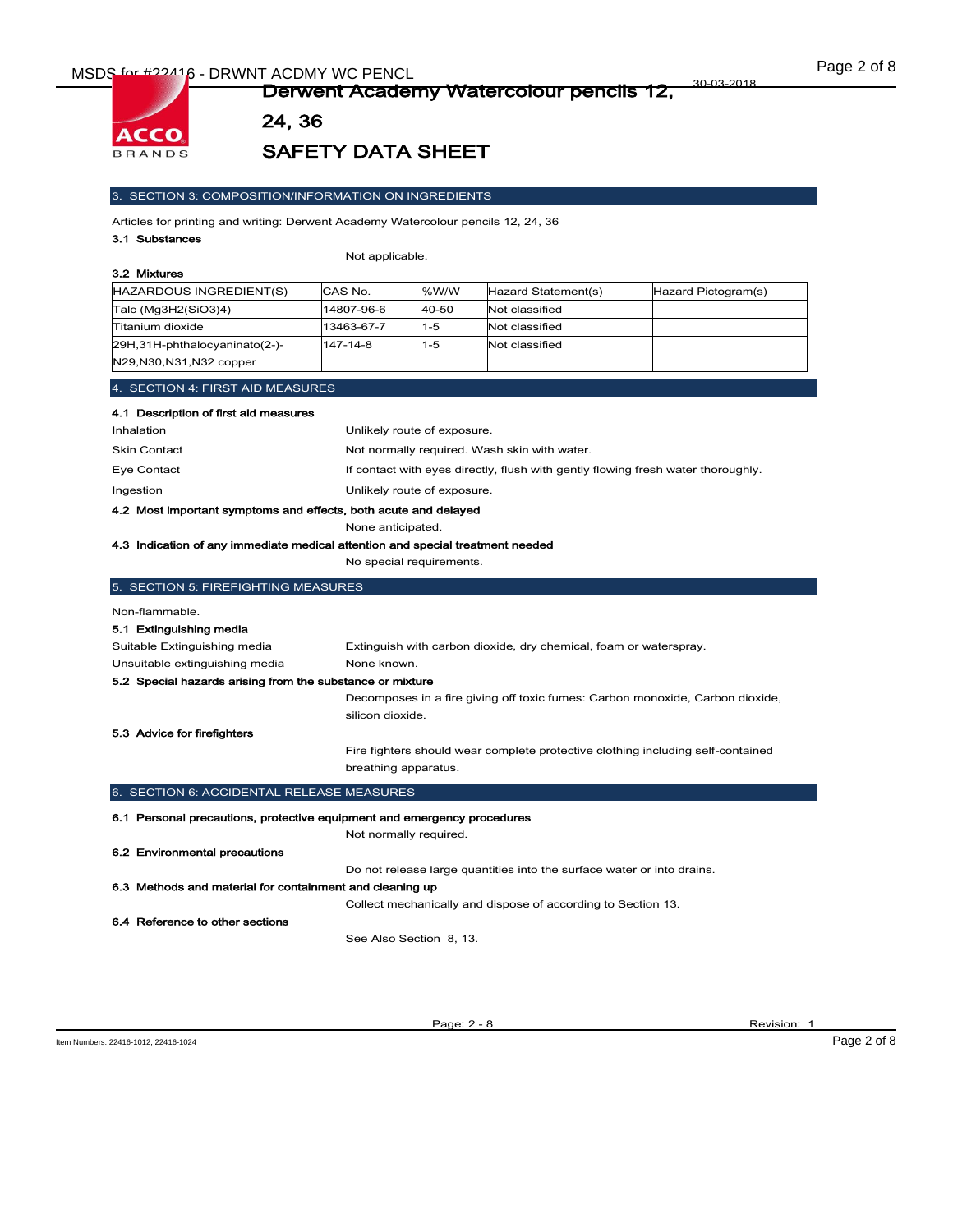

24, 36

# SAFETY DATA SHEET

### 7. SECTION 7: HANDLING AND STORAGE

No hazard expected under normal conditions of use.

### 7.1 Precautions for safe handling

No special precautions are required for this product. Wash hands and exposed skin thoroughly after handling.

| 7.2 Conditions for safe storage, including any incompatibilities |             |  |
|------------------------------------------------------------------|-------------|--|
| Storage temperature                                              | Ambient.    |  |
| Storage life                                                     | Indefinite. |  |
| Strong oxidizing agents.<br>Incompatible materials               |             |  |
| 7.3 Specific end use(s)                                          |             |  |

Drawing.

### 8. SECTION 8: EXPOSURE CONTROLS/PERSONAL PROTECTION

#### 8.1 Control parameters

8.1.1 Occupational Exposure Limits

| <b>SUBSTANCE</b>            | CAS No.    | LTEL (8 hr | LTEL (8 hr                | <b>STEL</b> | <b>STEL</b>          | <b>Note</b>                 |
|-----------------------------|------------|------------|---------------------------|-------------|----------------------|-----------------------------|
|                             |            | TWA ppm)   | $TWA$ mg/m <sup>3</sup> ) | (ppm)       | (mg/m <sup>3</sup> ) |                             |
| Talc (not containing        | 14807-96-6 |            | 2                         |             |                      | CAL-OSHA PEL Table Z-3,     |
| asbestos)                   |            |            |                           |             |                      | resp., NIOSH REL Z-3, resp. |
| Talc (containing asbestos)  | 14807-96-6 |            |                           |             |                      | CAL-OSHA PEL Table Z-3,     |
|                             |            |            |                           |             |                      | See Section 5208, OSHA      |
|                             |            |            |                           |             |                      | PEL Table Z-3, Use          |
|                             |            |            |                           |             |                      | asbestos limit              |
| Talc (not containing        | 14807-96-6 | 20         |                           |             |                      | OSHA PEL_Table Z-3,         |
| asbestos)                   |            |            |                           |             |                      | mppcf, (i)                  |
| Talc (not containing        | 14807-96-6 |            | $\overline{2}$            |             |                      |                             |
| asbestos)                   |            |            |                           |             |                      |                             |
| Talc (containing asbestos)  | 14807-96-6 |            | 0.1                       |             |                      | NIOSH REL Z-3, f/cc, Ca     |
| Talc (containing asbestos), | 14807-96-6 |            | 0.1                       |             |                      | ACGIH TLV, f/cc, F, K, A1   |
| fibers                      |            |            |                           |             |                      |                             |
| Talc, Total Dust            | 14807-96-6 |            | 6                         |             |                      | <b>OSHA PEL</b>             |
| Talc, Respirable Dust       | 14807-96-6 |            | 3                         |             |                      | <b>OSHA PEL</b>             |
| Titanium dioxide            | 13463-67-7 |            | 10                        |             |                      | <b>ACGIH TLV, A4</b>        |
| Titanium dioxide (Total     | 13463-67-7 |            | 15                        |             |                      | OSHA PEL Z-1                |
| Dust)                       |            |            |                           |             |                      |                             |
| Titanium dioxide (Total     | 13463-67-7 |            | 2.4                       |             |                      | Fine particles              |
| Dust)                       |            |            |                           |             |                      |                             |
| Titanium dioxide (Total     | 13463-67-7 |            | 0.3                       |             |                      | NIOSH REL Z-1, Ca,          |
| Dust)                       |            |            |                           |             |                      | ultrafine particles         |
| 29H.31H-                    | 147-14-8   |            | 1                         |             |                      | ACGIH TLV, OSHA PEL Z-1,    |
| phthalocyaninato(2-)-       |            |            |                           |             |                      | OSHA PEL, NIOSH REL Z-1     |
| N29, N30, N31, N32 copper   |            |            |                           |             |                      |                             |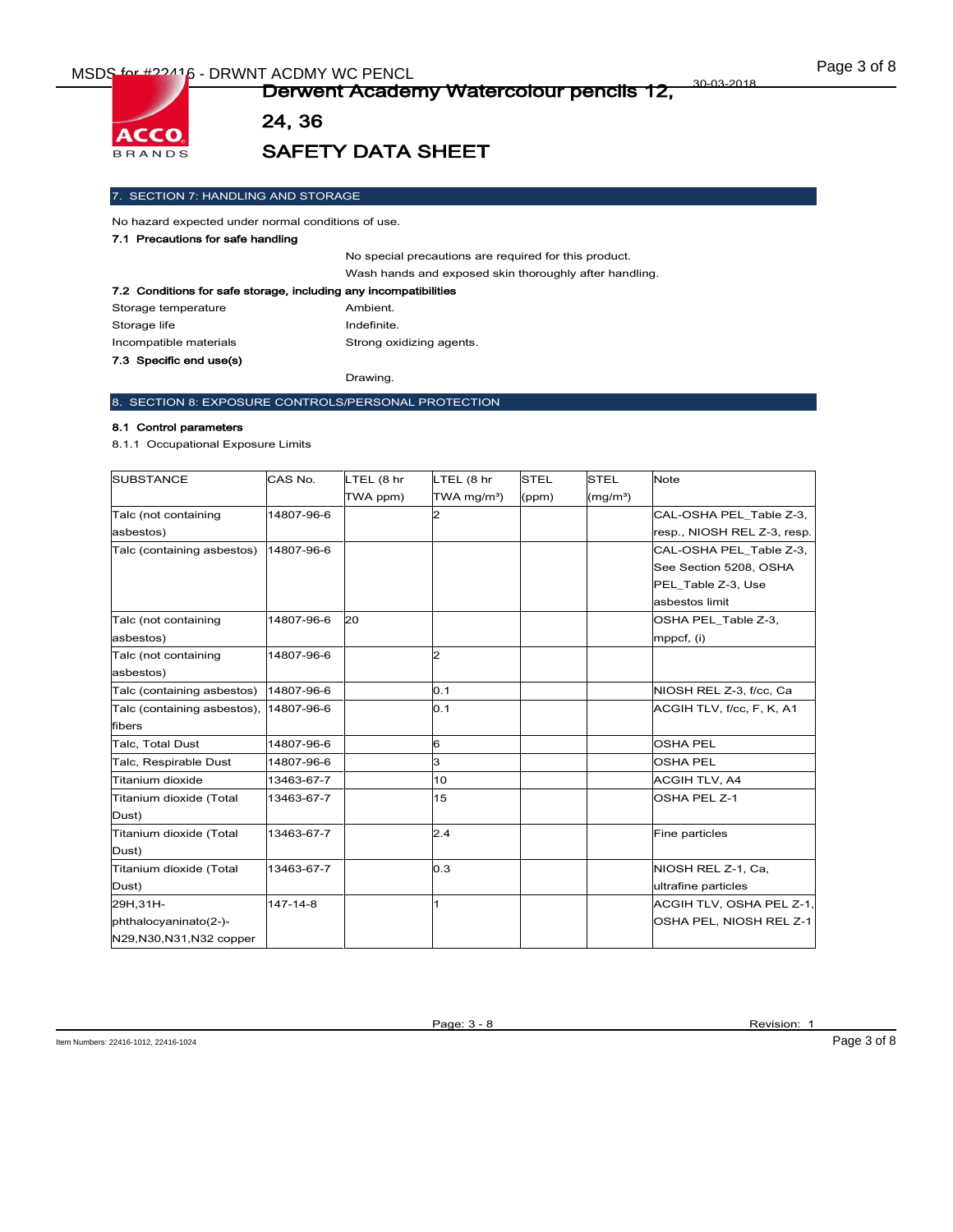# MSDS for #22416 - DRWNT ACDMY WC PENCL **Example 2008** 2018



#### Derwent Academy Watercolour pencils 12, 30-03-2018

24, 36

SAFETY DATA SHEET

| Remark           | <b>Notes</b>                                                                                              |
|------------------|-----------------------------------------------------------------------------------------------------------|
| CAL-OSHA         | California Division of Occupational Safety and Health (CAL-OSHA) Permissible Exposure Limits (PELs)       |
| PEL Table Z-3    | Table Z-3 Mineral Dusts.                                                                                  |
| resp.            | Respirable                                                                                                |
| <b>OSHA</b>      | Occupational Safety and Health (OSHA) Permissible Exposure Limits (PELs) Table Z-3 Mineral Dusts.         |
| PEL Table Z-3    |                                                                                                           |
| mppcf            | Millions of particles per cubic foot of air, based on impinger samples counted by light-field techniques. |
|                  | Conversion factors - mppcf $\times$ 35.3 = million particles per cubic meter = particles per c.c.         |
| (i)              | Containing less than 1% quartz; if 1% quartz or more, use quartz limit.                                   |
| NIOSH REL Z-3    | National Institute for Occupational Safety and Health (NIOSH) Recommended Exposure Limits (RELs) from     |
|                  | the NIOSH Pocket Guide to Chemical Hazards table Z-3: Up to 10-hour time weighted average (TWA) during    |
|                  | a 40-hour work week                                                                                       |
| f / c c          | Fibres per Cubic Centimetre                                                                               |
| Ca               | Potential occupational carcinogens. See NIOSH Appendix A http://www.cdc.gov/niosh/npg/nengapdxa.html      |
| <b>ACGIH TLV</b> | The American Conference of Governmental Industrial Hygienists (ACGIH®) Threshold Limit Values (TLVs®)     |
| F                | Respirable fibers                                                                                         |
| κ                | Should not exceed 2 mg/m3 respirable particulate mass                                                     |
| A <sub>1</sub>   | Confirmed Human Carcinogen                                                                                |
| <b>OSHA PEL</b>  | Occupational Safety and Health (OSHA) Permissible Exposure Limits (PELs).                                 |
| A4               | Not Classifiable as a Human Carcinogen                                                                    |
| OSHA PEL Z-1     | Occupational Safety and Health Administration (OSHA) Permissible Exposure Limit (PEL) from 29 CFR         |
|                  | 1910.1000 Z-1 Table                                                                                       |
| Fine particles   | In fine particles form                                                                                    |
| NIOSH REL Z-1    | National Institute for Occupational Safety and Health (NIOSH) Recommended Exposure Limits (RELs) from     |
|                  | the NIOSH Pocket Guide to Chemical Hazards table Z-1: Up to 10-hour time weighted average (TWA) during    |
|                  | a 40-hour work week                                                                                       |

ultrafine particles In ultrafine particles form

#### 8.2 Exposure controls

8.2.1. Appropriate engineering controls Not normally required.

| 8.2.2. Personal protection equipment |                        |
|--------------------------------------|------------------------|
| Eye Protection                       | Not normally required. |

| Not normally required. |
|------------------------|
|                        |

| Skin protection        | Not normally required.                                    |
|------------------------|-----------------------------------------------------------|
| Respiratory protection | Normally no personal respiratory protection is necessary. |
| Thermal hazards        | Not applicable.                                           |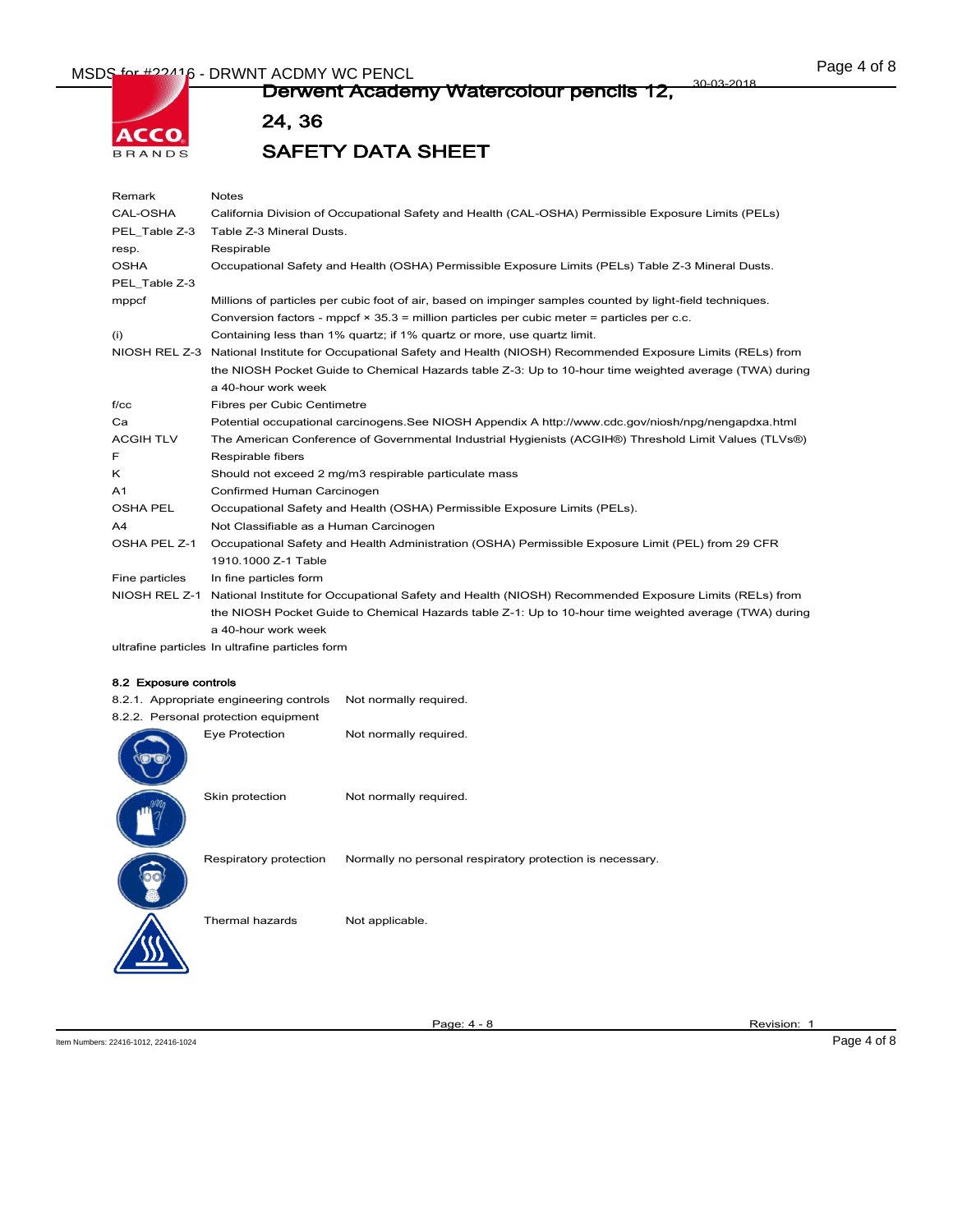**ACCO BRANDS** 

#### Derwent Academy Watercolour pencils 12, 30-03-2018

24, 36

# SAFETY DATA SHEET

### 9. SECTION 9: PHYSICAL AND CHEMICAL PROPERTIES

#### 9.1 Information on basic physical and chemical properties

| Appearance                              | Solid.           |
|-----------------------------------------|------------------|
|                                         | Color: Variant   |
| Odor                                    | Odorless.        |
| Odor threshold                          | Not established. |
| pH                                      | Not applicable.  |
| Melting point/freezing point            | Not applicable.  |
| Initial boiling point and boiling range | Not applicable.  |
| Flash Point                             | Not applicable.  |
| Evaporation rate                        | Not applicable.  |
| Flammability (solid, gas)               | Non-flammable.   |
| Upper/lower flammability or explosive   | Not applicable.  |
| limits                                  |                  |
| Vapor pressure                          | Not applicable.  |
| Vapor density                           | Not applicable.  |
| Density (g/ml)                          | Not available.   |
| Relative density                        | Not available.   |
| Solubility(ies)                         | Not applicable.  |
| Partition coefficient: n-octanol/water  | Not applicable.  |
| Auto-ignition temperature               | Not applicable.  |
| Decomposition Temperature (°C)          | Not applicable.  |
| Kinematic Viscosity                     | Not applicable.  |
| <b>Explosive properties</b>             | Not explosive.   |
| Oxidizing properties                    | Not oxidizing.   |
| 9.2 Other information                   |                  |
|                                         | None.            |

### 10. SECTION 10: STABILITY AND REACTIVITY

| No hazard expected under normal conditions of use. |                                                                |  |
|----------------------------------------------------|----------------------------------------------------------------|--|
| 10.1 Reactivity                                    |                                                                |  |
|                                                    | Stable under normal conditions.                                |  |
| 10.2 Chemical Stability                            |                                                                |  |
|                                                    | Stable under normal conditions.                                |  |
| 10.3 Possibility of hazardous reactions            |                                                                |  |
|                                                    | No hazardous reactions known if used for its intended purpose. |  |
| 10.4 Conditions to avoid                           |                                                                |  |
|                                                    | None known.                                                    |  |
| 10.5 Incompatible materials                        |                                                                |  |
|                                                    | Strong oxidizing agents.                                       |  |
| 10.6 Hazardous decomposition products              |                                                                |  |
|                                                    | No hazardous decomposition products known.                     |  |

Page: 5 - 8 Revision: 1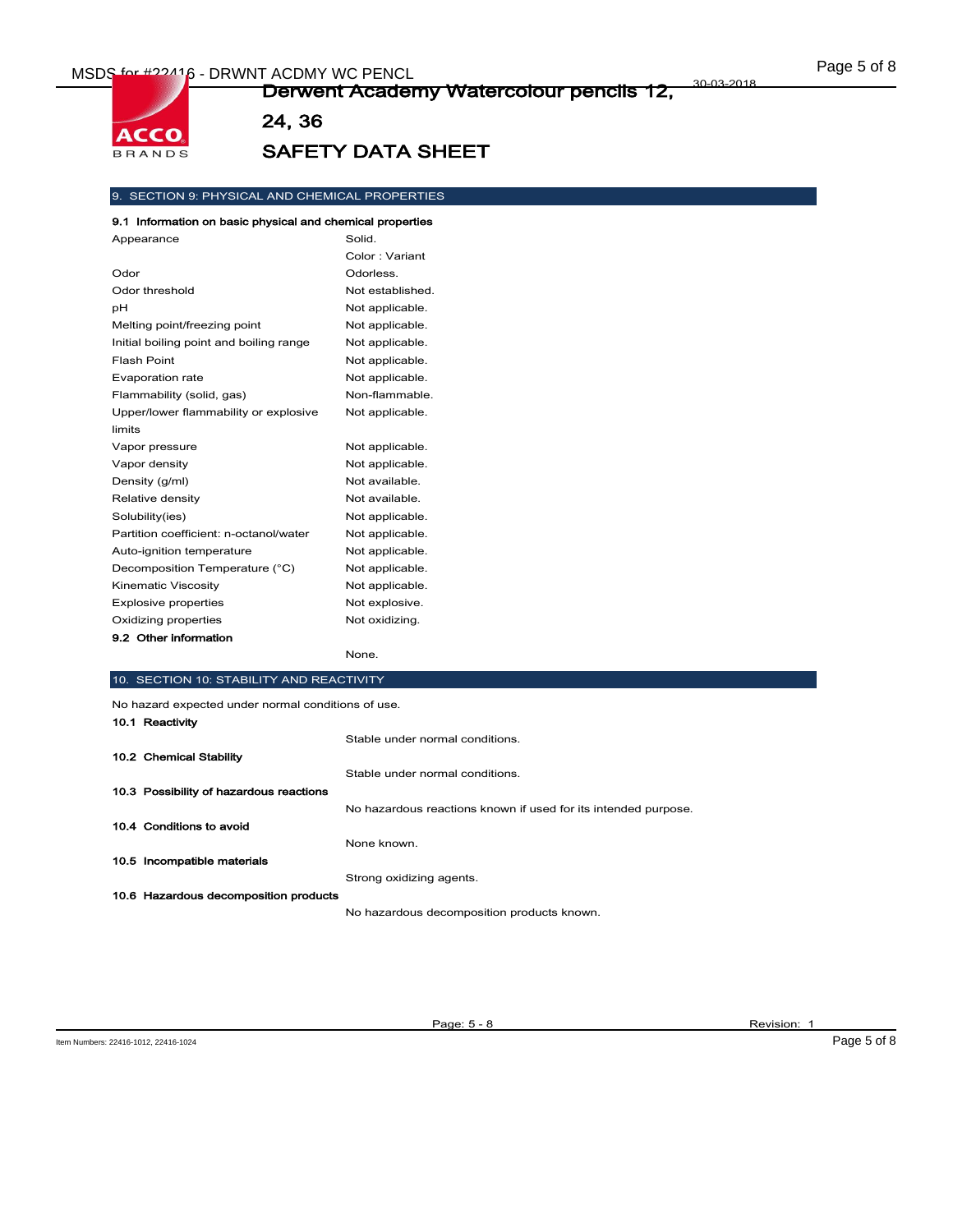ACCO **BRANDS** 

#### Derwent Academy Watercolour pencils 12, 30-03-2018

24, 36

# SAFETY DATA SHEET

#### 11. SECTION 11: TOXICOLOGICAL INFORMATION

This material is unlikely to present a significant health hazard under normal conditions of handling and use.

| 11.1 Information on toxicological effects |                                              |
|-------------------------------------------|----------------------------------------------|
| Acute toxicity                            | Low acute toxicity.                          |
| Skin corrosion/irritation                 | Unlikely to cause skin irritation.           |
| Serious eye damage/irritation             | Unlikely to cause eye irritation.            |
| Skin sensitization data                   | It is not a skin sensitizer.                 |
| Respiratory sensitization data            | Not classified.                              |
| Germ cell mutagenicity                    | There is no evidence of mutagenic potential. |
| Carcinogenicity                           | No evidence of carcinogenicity.              |
| Reproductive toxicity                     | No evidence of reproductive effects.         |
| Lactation                                 | Not classified.                              |
| STOT - single exposure                    | None anticipated.                            |
| STOT - repeated exposure                  | None anticipated.                            |
| Aspiration hazard                         | Not classified.                              |
| 11.2 Other information                    |                                              |

None.

### 12. SECTION 12: ECOLOGICAL INFORMATION

| 12.1 Toxicity                    |                                                        |
|----------------------------------|--------------------------------------------------------|
|                                  | Low toxicity to aquatic organisms.                     |
| 12.2 Persistence and Degradation |                                                        |
|                                  | The product is unlikely to persist in the environment. |
| 12.3 Bioaccumulative potential   |                                                        |
|                                  | The product has low potential for bioaccumulation.     |
| 12.4 Mobility in soil            |                                                        |
|                                  | The product is essentially insoluble in water.         |
| 12.5 Other adverse effects       |                                                        |
|                                  | Not known.                                             |

Dispose at suitable refuse site.

### 13. SECTION 13: DISPOSAL CONSIDERATIONS

|  | 13.2 Additional Information |
|--|-----------------------------|

Disposal should be in accordance with local, state or national legislation.

| 14. SECTION 14: TRANSPORT INFORMATION      |                 |  |
|--------------------------------------------|-----------------|--|
| Not classified as dangerous for transport. |                 |  |
| 14.1 UN number                             |                 |  |
|                                            | Not applicable. |  |
| 14.2 UN proper shipping name               |                 |  |
|                                            | Not applicable. |  |
| 14.3 Transport hazard class(es)            |                 |  |
|                                            | Not applicable. |  |
| 14.4 Packing group                         |                 |  |
|                                            | Not applicable. |  |
|                                            |                 |  |
|                                            |                 |  |

Page: 6 - 8 Revision: 1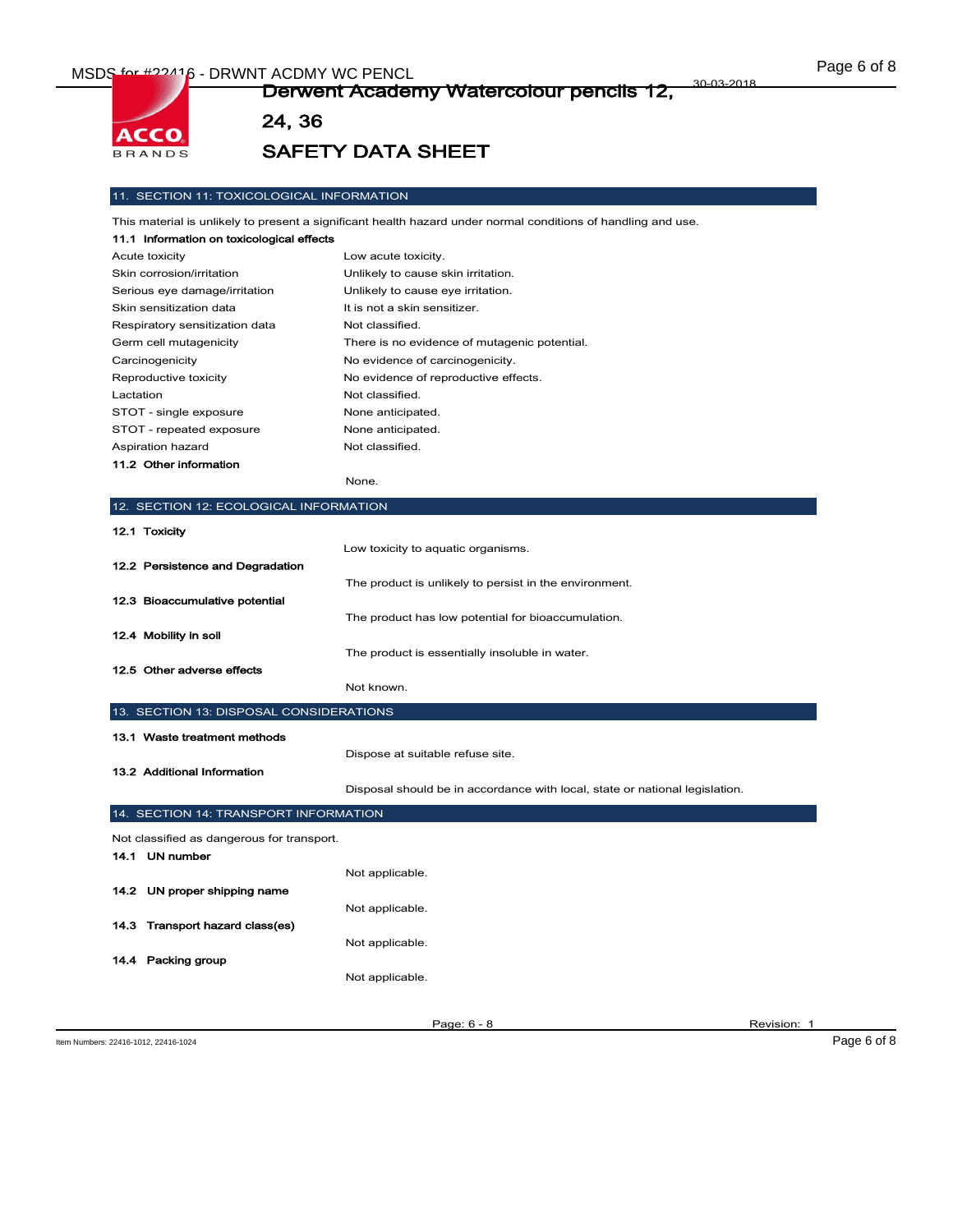

24, 36

# SAFETY DATA SHEET

| 14.5 Environmental hazards |  |
|----------------------------|--|
|----------------------------|--|

ACCO **BRANDS** 

Not classified as a Marine Pollutant.

# 14.6 Special precautions for user

Not applicable.

#### 14.7 Transport in bulk according to Annex II of Marpol and the IBC Code

Not applicable.

#### 15. SECTION 15: REGULATORY INFORMATION

#### 15.1 US Federal Regulations

| Toxic and hazardous substances (29                                     | Listed: 14807-96-6, 13463-67-7, 147-14-8 |  |
|------------------------------------------------------------------------|------------------------------------------|--|
| CFR 1910; Subpart Z)                                                   |                                          |  |
| National emission standards for                                        | Not listed                               |  |
| hazardous air pollutants (40 CFR 61.01)                                |                                          |  |
| SARA Title III Section 313                                             | Listed: 147-14-8                         |  |
| <b>TSCA (Toxic Substance Control Act)</b>                              | Listed: 14807-96-6, 13463-67-7, 147-14-8 |  |
| CAA 602 - Ozone Depleting Substances                                   | Not listed                               |  |
| (ODS)                                                                  |                                          |  |
| 15.2 US State Regulations - State Right to Know Lists                  |                                          |  |
| Proposition 65 (California)                                            | Listed: 13463-67-7                       |  |
| Minnesota                                                              | Listed: 14807-96-6, 13463-67-7, 147-14-8 |  |
| New Jersey                                                             | Listed: 14807-96-6, 13463-67-7, 147-14-8 |  |
| Pennsylvania                                                           | Listed: 14807-96-6, 13463-67-7, 147-14-8 |  |
| Rhode Island                                                           | Listed: 14807-96-6, 13463-67-7, 147-14-8 |  |
| 15.3 Other                                                             |                                          |  |
| <b>OSPAR List of Chemicals for Priority</b>                            | Not listed                               |  |
| Action                                                                 |                                          |  |
| OSHA (List of Highly Hazardous                                         | Not listed                               |  |
| Chemicals, Toxics and Reactives)                                       |                                          |  |
| NTP (National Toxicology Program)                                      | Not listed                               |  |
| IARC (International Agency for Research Listed: 14807-96-6, 13463-67-7 |                                          |  |
| on Cancer)                                                             |                                          |  |

### 16. SECTION 16: OTHER INFORMATION

The following sections contain revisions or new statements: 1-16

#### LEGEND

Acronyms CAS : Chemical Abstracts Service LTEL : Long term exposure limit STEL : Short term exposure limit STOT : Specific Target Organ Toxicity

Page: 7 - 8 Revision: 1